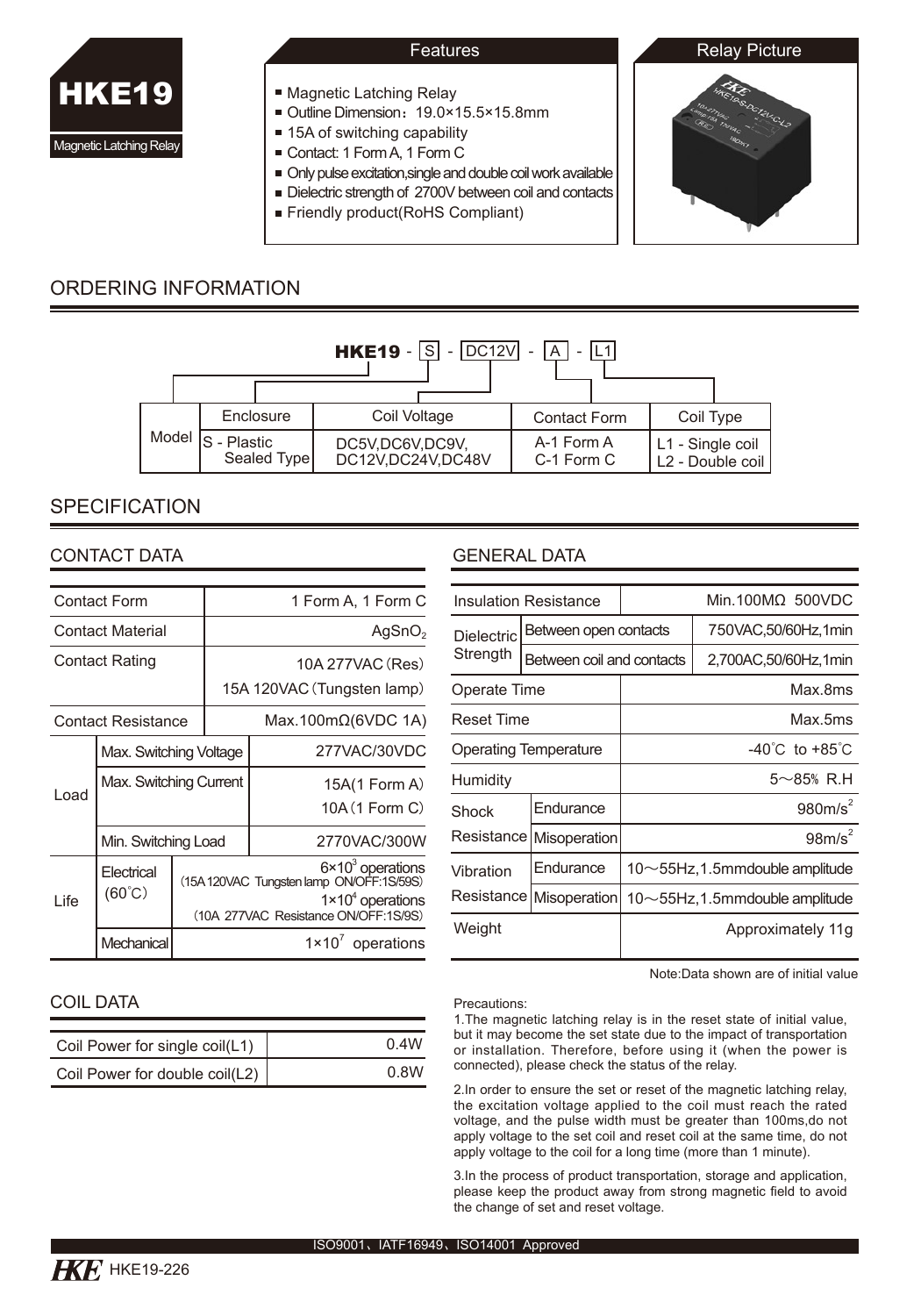

### COIL DATA Ambient Temperature: 23℃

# L1 - Single coil

| Model                           | VDC. | $\Omega$ +/-10% | Nominal Voltage   Coil Resistance   Operate Voltage Reset Voltage  Max. Voltage  Coil Power<br>$\triangle$ VDC | $\triangle$ VDC | <b>VDC</b> | W   | Pulse width<br>$\geq$ ms |
|---------------------------------|------|-----------------|----------------------------------------------------------------------------------------------------------------|-----------------|------------|-----|--------------------------|
| HKE19-S-DC5V-A-L1               | 5    | 62.5            | 4.0                                                                                                            | 4.0             | 10         |     |                          |
| HKE19-S-DC6V-A-L1               | 6    | 90              | 4.8                                                                                                            | 4.8             | 12         |     |                          |
| HKE19-S-DC9V-A-L1               | 9    | 202.5           | 7.2                                                                                                            | 7.2             | 18         | 0.4 | 100                      |
| HKE19-S-DC12V-A-L1              | 12   | 360             | 9.6                                                                                                            | 9.6             | 24         |     |                          |
| 24<br>HKE19-S-DC24V-A-L1        |      | 1440            | 19.2                                                                                                           | 19.2            | 48         |     |                          |
| HKE19-S-DC48V-A-L1              | 48   | 5760            | 38.4                                                                                                           | 38.4            | 96         |     |                          |
| HKE19-S-DC5V-C-L1               | 5    | 62.5            | 4.0                                                                                                            | 4.0             | 10         |     |                          |
| HKE19-S-DC6V-C-L1               | 6    | 90              | 4.8                                                                                                            | 4.8             | 12         |     |                          |
| HKE19-S-DC9V-C-L1               | 9    | 202.5           | 7.2                                                                                                            | 7.2             | 18         | 0.4 | 100                      |
| 12<br><b>HKE19-S-DC12V-C-L1</b> |      | 360             | 9.6                                                                                                            | 9.6             | 24         |     |                          |
| HKE19-S-DC24V-C-L1              | 24   | 1440            | 19.2                                                                                                           | 19.2            | 48         |     |                          |
| HKE19-S-DC48V-C-L1              | 48   | 5760            | 38.4                                                                                                           | 38.4            | 96         |     |                          |

### L2 - Double coil

| Model                           | VDC | $\Omega$ +/-10% | Nominal Voltage   Coil Resistance   Operate Voltage  Reset Voltage  Max. Voltage <br>$\triangle$ VDC | $\triangle$ VDC | <b>VDC</b> | <b>Coil Power</b><br>W | Pulse width<br>$\geq$ ms |
|---------------------------------|-----|-----------------|------------------------------------------------------------------------------------------------------|-----------------|------------|------------------------|--------------------------|
| HKE19-S-DC5V-A-L2               | 5   | $31.5 + 31.5$   | 4.0                                                                                                  | 4.0             | 10         |                        |                          |
| HKE19-S-DC6V-A-L2               | 6   | $45 + 45$       | 4.8                                                                                                  | 4.8             | 12         |                        |                          |
| HKE19-S-DC9V-A-L2               | 9   | $101.5 + 101.5$ | 7.2                                                                                                  | 7.2             | 18         | 0.8                    | 100                      |
| 12<br><b>HKE19-S-DC12V-A-L2</b> |     | 180+180         | 9.6                                                                                                  | 9.6             | 24         |                        |                          |
| 24<br>HKE19-S-DC24V-A-L2        |     | 720+720         | 19.2                                                                                                 | 19.2            | 48         |                        |                          |
| HKE19-S-DC48V-A-L2              | 48  | 2880+2880       | 38.4                                                                                                 | 38.4            | 96         |                        |                          |
| HKE19-S-DC5V-C-L2               | 5   | $31.5 + 31.5$   | 4.0                                                                                                  | 4.0             | 10         |                        |                          |
| HKE19-S-DC6V-C-L2               | 6   | $45+45$         | 4.8                                                                                                  | 4.8             | 12         |                        |                          |
| HKE19-S-DC9V-C-L2               | 9   | $101.5 + 101.5$ | 7.2                                                                                                  | 7.2             | 18         | 0.8                    | 100                      |
| 12<br>HKE19-S-DC12V-C-L2        |     | 180+180         | 9.6                                                                                                  | 9.6             | 24         |                        |                          |
| HKE19-S-DC24V-C-L2              | 24  | 720+720         | 19.2                                                                                                 | 19.2            | 48         |                        |                          |
| HKE19-S-DC48V-C-L2              | 48  | 2880+2880       | 38.4                                                                                                 | 38.4            | 96         |                        |                          |

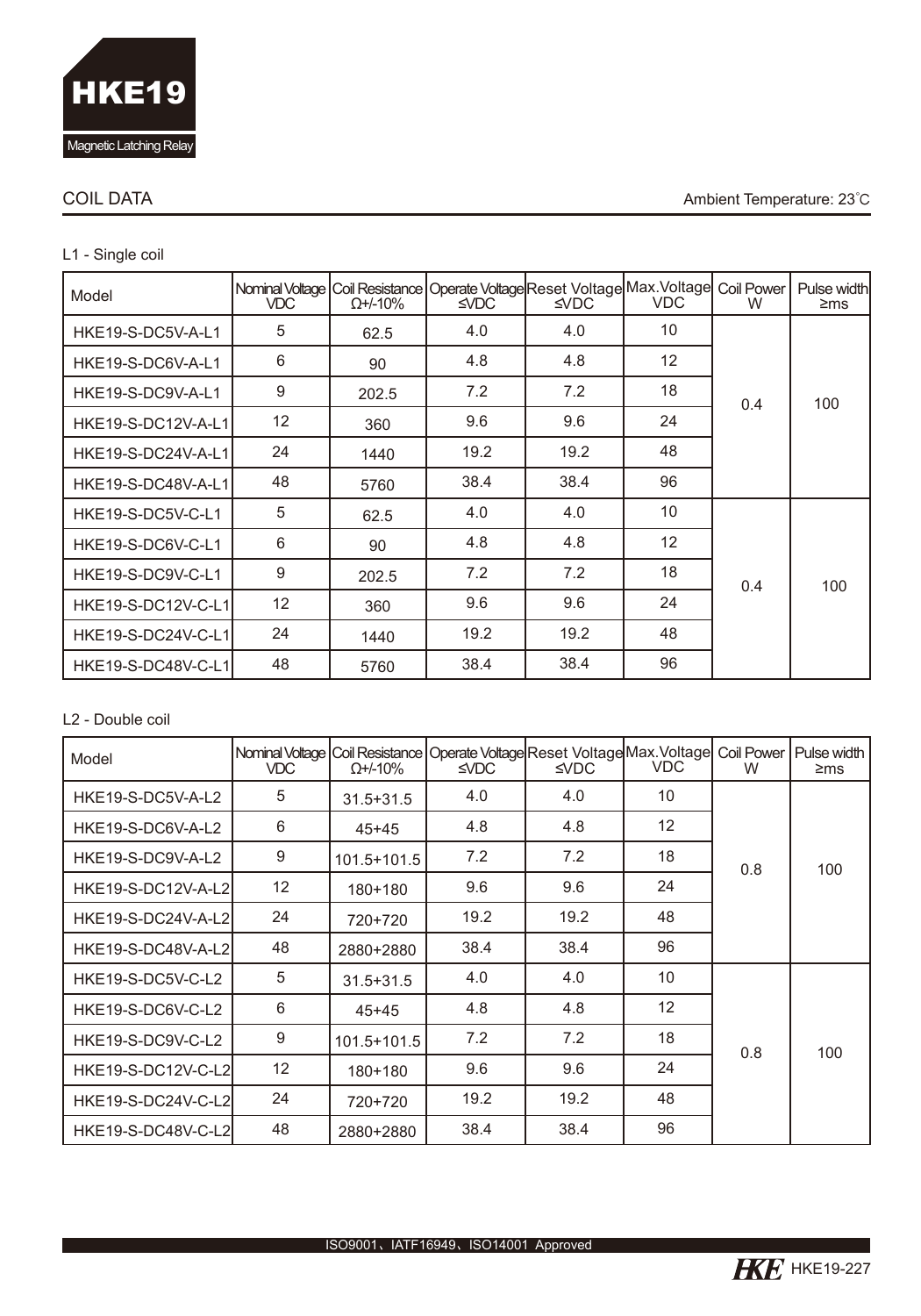

# OUTLINE, WIRING DIAGRAM, MOUNTING HOLE LAYOUT (UNIT: mm)

## L1 - Single coil

 $2 - 0.5 \pm 0.1$ 19.0±0.3  $\frac{0.4\pm0.1}{2.0\pm0.3}$  12.2±0.3  $2.0 \pm 0.3$  $3.5\pm0.3$  0.9±0.1  $\rightarrow 3-0.5\pm0.1$ 12.0±0.3 15.8±0.3 15.5±0.3 Outline 1 Form A



Mounting Hole Layout (Bottom View)

 $- - - -$ 





Outline

 $- - - \sim$   $-$ J.  $\sim$   $-$ 



Wiring Diagram (Bottom View)